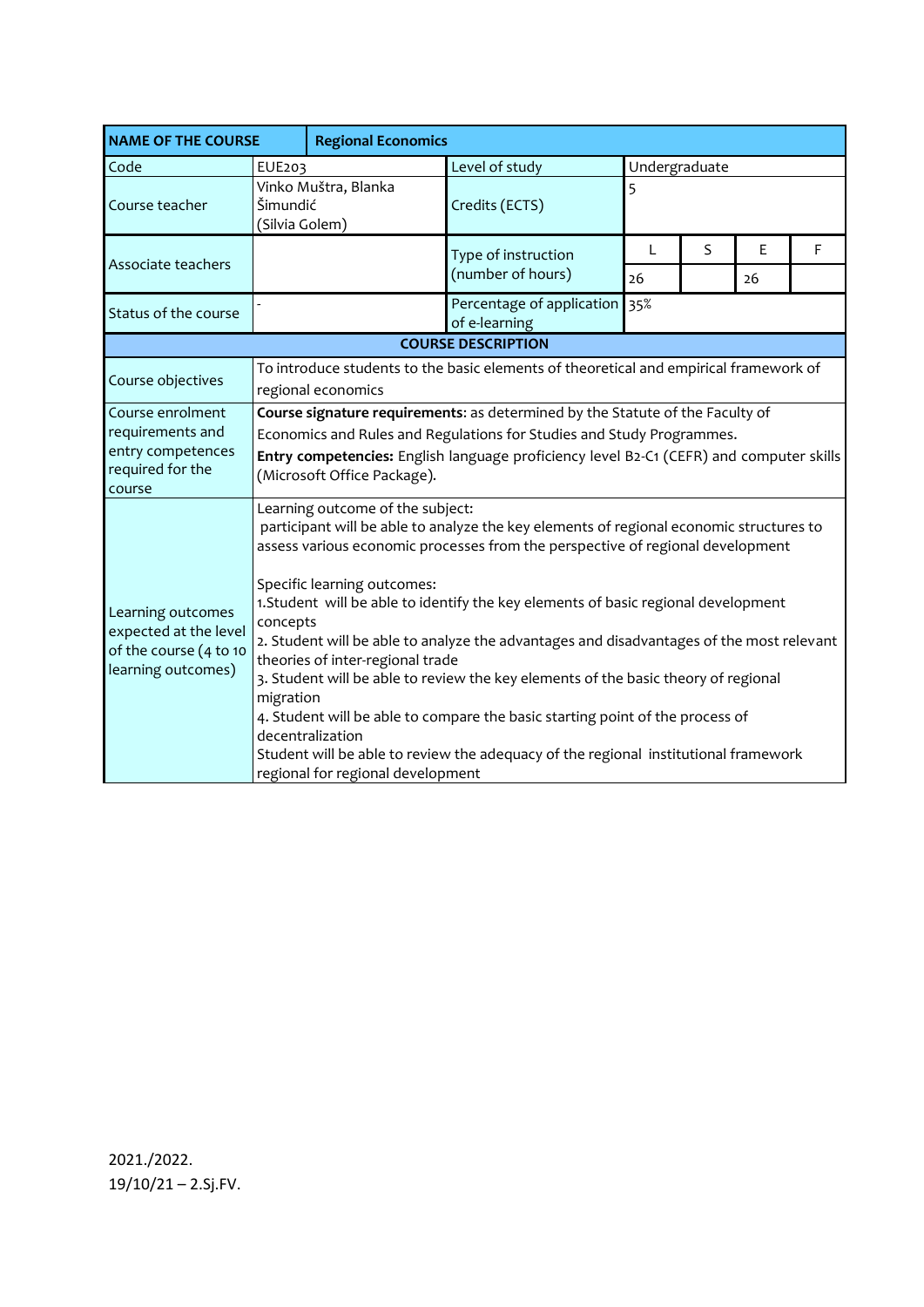|                                                                                      | INTRODUCTION: The concept, the<br>scope of the subject                                                                                                                                                                                                                 |   |          | $\overline{2}$ |  | The agreement on the all relevant obligations . - 2                                                                                |  |  |  |
|--------------------------------------------------------------------------------------|------------------------------------------------------------------------------------------------------------------------------------------------------------------------------------------------------------------------------------------------------------------------|---|----------|----------------|--|------------------------------------------------------------------------------------------------------------------------------------|--|--|--|
| Course content<br>broken down in<br>detail by weekly<br>class schedule<br>(syllabus) | Region: Approaches and criteria for<br>defining the region                                                                                                                                                                                                             |   |          | $\overline{2}$ |  | Determining the basic concepts and principles and<br>presentation of student works with disscussion.-2                             |  |  |  |
|                                                                                      | The definition of regional structures.                                                                                                                                                                                                                                 |   |          | $\overline{2}$ |  | Determining the basic concepts and principles.- and<br>presentation of student works with disscussion.-2                           |  |  |  |
|                                                                                      | Regional multipliers, regional<br>growth and "impact" analysis.                                                                                                                                                                                                        |   |          | $\overline{2}$ |  | Determining the basic concepts and principles. and<br>presentation of student works with disscussion.-2                            |  |  |  |
|                                                                                      | Regional development: Theoretical<br>foundations - neoclassical concept,<br>the concept of endogenous growth                                                                                                                                                           |   |          | $\overline{2}$ |  | Determining the basic concepts and principles. and<br>presentation of student works with disscussion.-2                            |  |  |  |
|                                                                                      | Regional development: Theoretical<br>foundations-new modern<br>approaches                                                                                                                                                                                              |   |          | $\overline{2}$ |  | Determining the basic concepts and principles. and<br>presentation of student works with disscussion.-2                            |  |  |  |
|                                                                                      | Interregional trade - Theoretical<br>concepts                                                                                                                                                                                                                          |   |          | $\overline{2}$ |  | Determining the basic concepts and principles. and<br>presentation of student works with disscussion.-2                            |  |  |  |
|                                                                                      | Migration and regional labor<br>markets - historical approaches                                                                                                                                                                                                        |   |          | $\overline{2}$ |  | Presentation of student works - seminars and<br>discussions on the topic. and presentation of<br>student works with disscussion.-2 |  |  |  |
|                                                                                      |                                                                                                                                                                                                                                                                        |   |          |                |  |                                                                                                                                    |  |  |  |
|                                                                                      | Regional development - institutional<br>aspects                                                                                                                                                                                                                        |   |          | $\overline{2}$ |  | Presentation of student works - seminars and<br>discussions on the topic -2                                                        |  |  |  |
|                                                                                      | The phenomenon of<br>decentralisation - basic features                                                                                                                                                                                                                 |   |          | $\overline{2}$ |  | Presentation of student works - seminars and<br>discussions on the topic -2                                                        |  |  |  |
|                                                                                      |                                                                                                                                                                                                                                                                        |   |          |                |  |                                                                                                                                    |  |  |  |
|                                                                                      | Regional policy: the basic elements<br>and instruments of implementation                                                                                                                                                                                               |   |          |                |  | Presentation of student works - seminars and<br>discussions on the topic. -2                                                       |  |  |  |
|                                                                                      | Regional development and regional<br>policy inEU .                                                                                                                                                                                                                     |   |          | $\overline{2}$ |  | Presentation of student works - seminars and<br>discussions on the topic. -2                                                       |  |  |  |
|                                                                                      | Regional development and regional<br>policy in Croatia                                                                                                                                                                                                                 |   |          | $\overline{2}$ |  | Presentation of student works - seminars and<br>discussions on the topic. - 2                                                      |  |  |  |
| Format of instruction                                                                | <b>X</b> lectures<br><b>⊠independent assignments</b><br>$\boxtimes$ seminars and workshops<br>$\Box$ multimedia<br><b>X</b> exercises<br>$\Box$ laboratory<br>$\Box$ on line in entirety<br>⊠ work with mentor<br>$\Box$ partial e-learning<br>(other)<br>$\mathsf{L}$ |   |          |                |  |                                                                                                                                    |  |  |  |
|                                                                                      | $\Box$ field work<br>Student is obliged to attend 50% of classes and regularly follow the classes and                                                                                                                                                                  |   |          |                |  |                                                                                                                                    |  |  |  |
| Student<br>responsibilities                                                          | the seminar paper and this is a prerequisite to take the exam.                                                                                                                                                                                                         |   |          |                |  | perform the assigned tasks. During the semester, student needs to write and present                                                |  |  |  |
| Screening student<br>work (name the                                                  | Class<br>attendance                                                                                                                                                                                                                                                    | 1 | Research |                |  | Practical training                                                                                                                 |  |  |  |
| proportion of ECTS<br>credits for each                                               | Experimental<br>work                                                                                                                                                                                                                                                   |   | Report   |                |  | (Other)                                                                                                                            |  |  |  |

2021./2022. 19/10/21 – 2.Sj.FV.